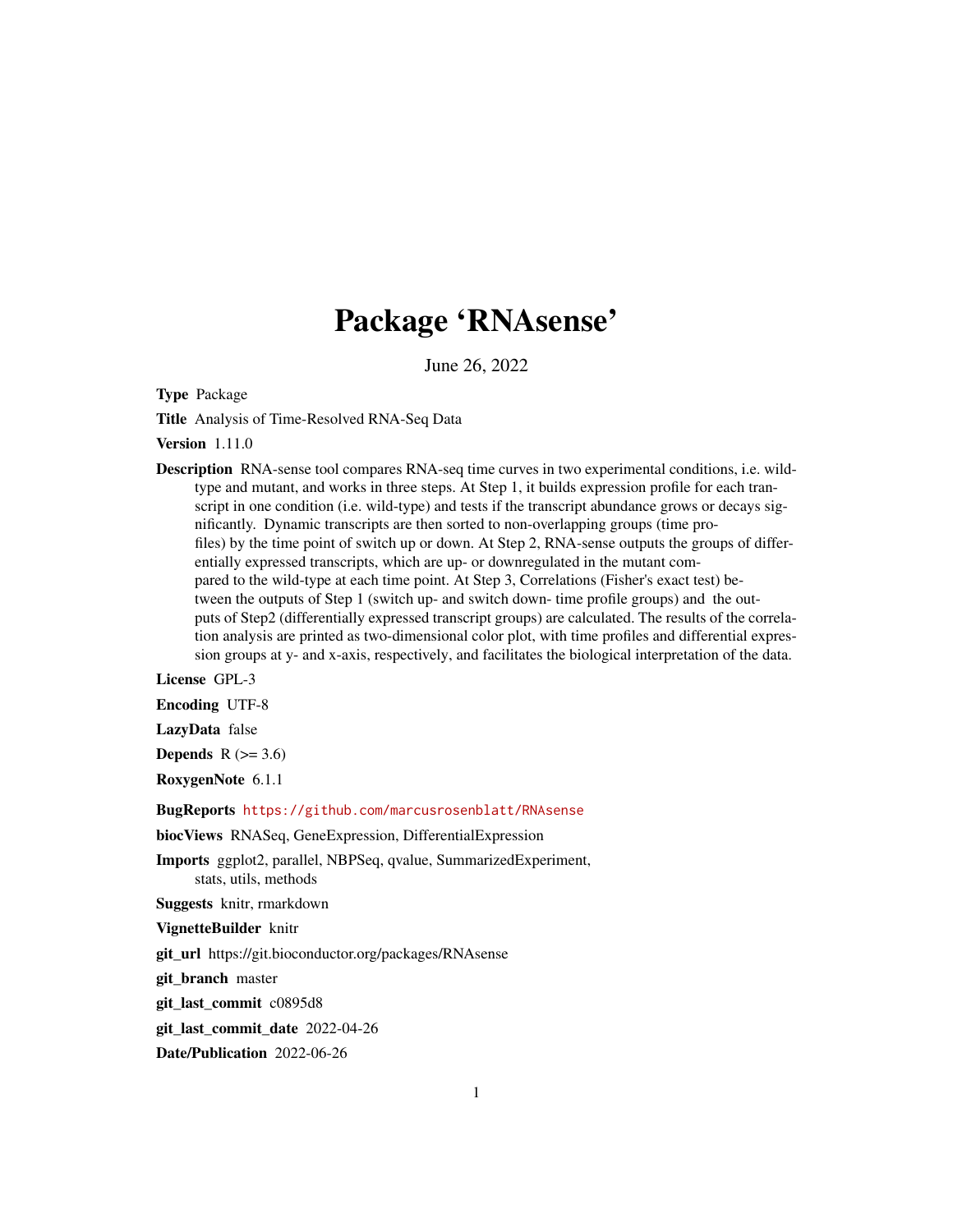```
Author Marcus Rosenblatt [cre],
     Gao Meijang [aut],
     Helge Hass [aut],
     Daria Onichtchouk [aut]
```
Maintainer Marcus Rosenblatt <marcus.rosenblatt@gmail.com>

## R topics documented:

| Index |  |
|-------|--|

<span id="page-1-1"></span>combineResults *Combine results*

#### Description

Results of switch and fold change analysis are collected in one data.frame

#### Usage

```
combineResults(myresultSwitch = resultSwitch, myresultFC = resultFC,
 ncores = 1)
```
#### Arguments

|            | myresultSwitch data.frame, output of getSwitch                                 |
|------------|--------------------------------------------------------------------------------|
| myresultFC | $data$ . data. frame, output of $getFC$                                        |
| nrcores    | Numeric, Number of cores for parallelization, default 1 for no parallelization |

### Value

Data.frame containing information on switch and fold change detection for each gene

#### Author(s)

Marcus Rosenblatt, <marcus.rosenblatt@fdm.uni-freiburg.de>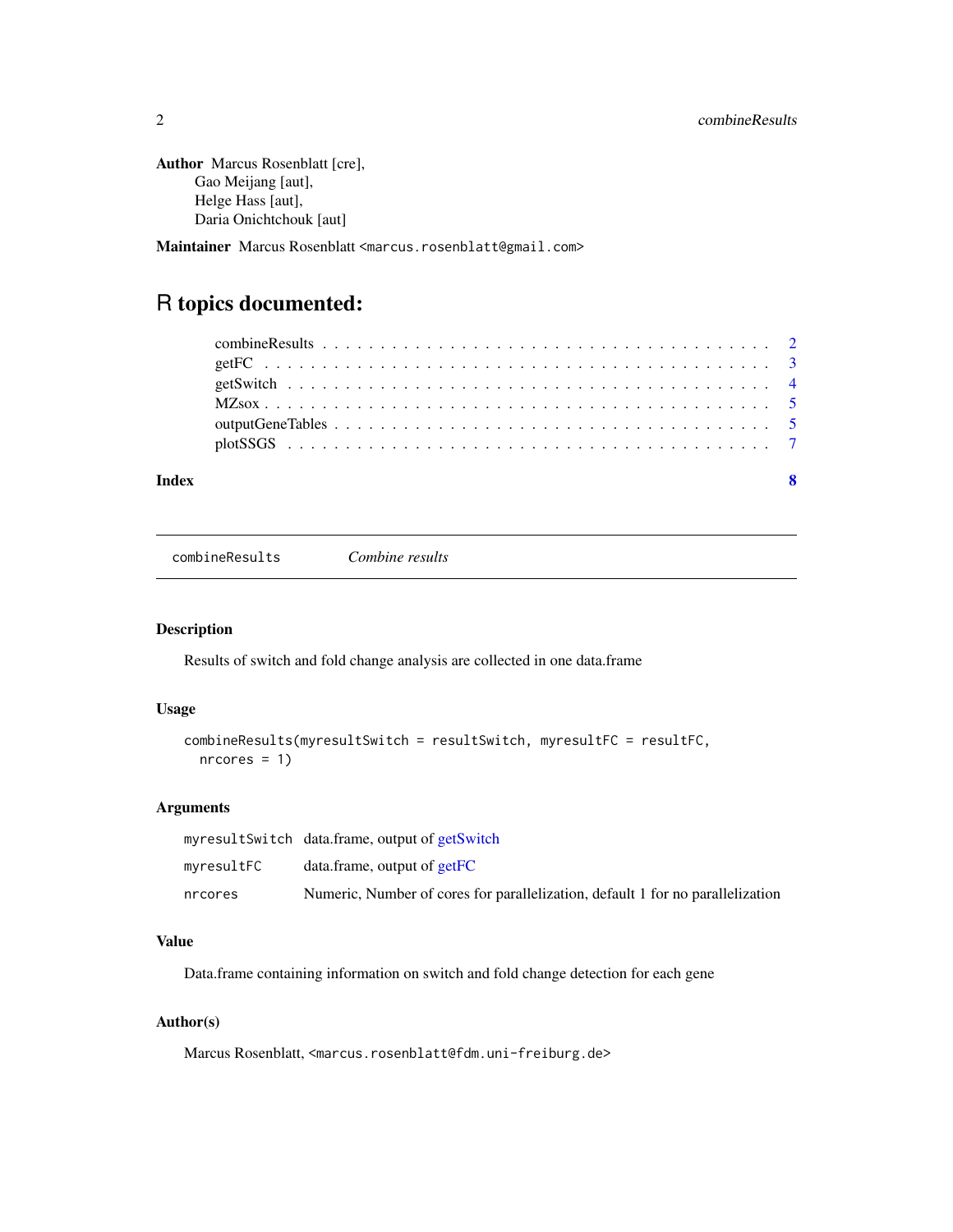#### <span id="page-2-0"></span> $g$ etFC  $\overline{\phantom{a}}$  3

#### Examples

```
data(MZsox)
mydata <- MZsox[seq(1,nrow(MZsox), by=10),]
resultFC <- getFC(dataset = mydata,
myanalyzeConditions = c("WT", "MZsox"),
cores = 1,mytimes = c(2.5,3,3.5,4,4.5,5,5.5,6))
resultSwitch <- getSwitch(dataset = mydata,
experimentStepDetection = "WT",
cores = 1,mytimes = c(2.5,3,3.5,4,4.5,5,5.5,6))
combineResults(resultSwitch, resultFC)
```
<span id="page-2-1"></span>getFC *Detect fold changes*

#### Description

For each gene and for each time point, RNA-seq count data is analyzed for fold changes between two experimental conditions. This functions bases on functions from the R package NBPSeq package for fold change analysis

#### Usage

```
getFC(dataset = mydata, myanalyzeConditions = analyzeConditions,
  cores = 1, mytimes = times)
```
#### Arguments

| dataset             | Object of class SummarizedExperiment, output of SummarizedExperiment, as       |  |
|---------------------|--------------------------------------------------------------------------------|--|
|                     | assays use a numeric matrix with your RNAseq count data, rows correspond to    |  |
|                     | different genes, columns correspond to different experiments, as rowData pro-  |  |
|                     | vide a DataFrame with columns name (geneID) and genename (the gene names),     |  |
|                     | as colData provide a DataFrame with columns condition, time and replicate      |  |
| myanalyzeConditions |                                                                                |  |
|                     | Character vector, Name of experimental conditions                              |  |
| cores               | Numeric, Number of cores for parallelization, default 1 for no parallelization |  |
| mytimes             | Numeric vector, Time points of the time-resolved RNA-seq data                  |  |
|                     |                                                                                |  |

#### Value

Data.frame containing gene names, log fold change and p-values calculated from NBPSeq, each gene appears as often as available time points

#### Author(s)

Marcus Rosenblatt, <marcus.rosenblatt@fdm.uni-freiburg.de>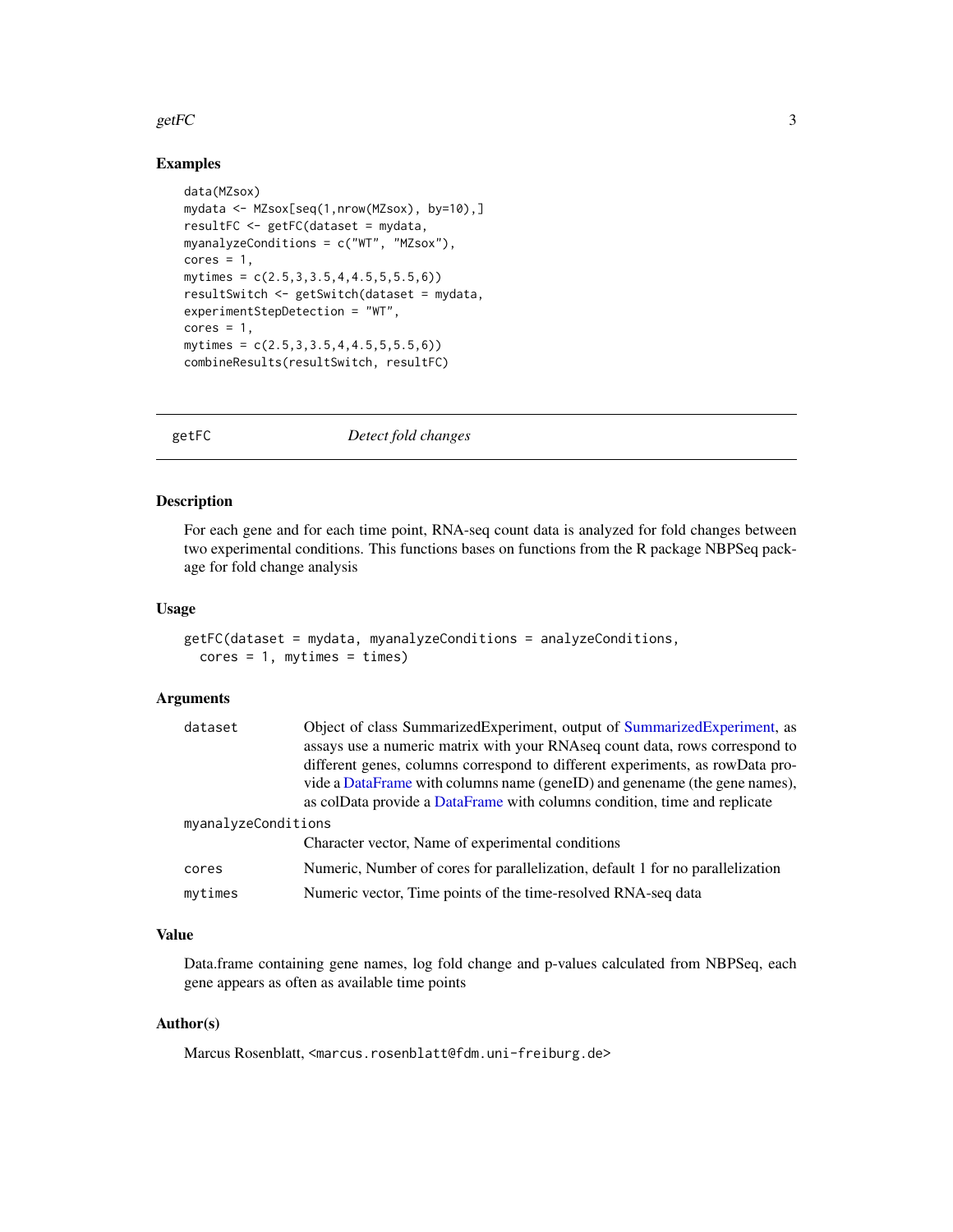#### Examples

```
data(MZsox)
mydata <- MZsox[seq(1,nrow(MZsox), by=10),]
resultFC <- getFC(dataset = mydata,
myanalyzeConditions = c("WT", "MZsox"),
cores = 1,mytimes = c(2.5,3,3.5,4,4.5,5,5.5,6))
```
<span id="page-3-1"></span>getSwitch *Detect switching genes*

#### Description

For each gene, time-resolved RNA-seq measurements are analyzed for occurence of switches (up or down)

#### Usage

```
getSwitch(dataset = mydata, experimentStepDetection = "WT",
 pValueSwitch = 0.05, cores = 1, mytimes = times)
```
#### Arguments

| dataset                 | Object of class SummarizedExperiment, output of SummarizedExperiment, as<br>assays use a numeric matrix with your RNAseq count data, rows correspond to<br>different genes, columns correspond to different experiments, as rowData pro-<br>vide a DataFrame with columns name (geneID) and genename (the gene names),<br>as colData provide a DataFrame with columns condition, time and replicate |  |  |  |
|-------------------------|-----------------------------------------------------------------------------------------------------------------------------------------------------------------------------------------------------------------------------------------------------------------------------------------------------------------------------------------------------------------------------------------------------|--|--|--|
| experimentStepDetection |                                                                                                                                                                                                                                                                                                                                                                                                     |  |  |  |
|                         | Character, Name of condition for which switch detection is performed                                                                                                                                                                                                                                                                                                                                |  |  |  |
| pValueSwitch            | Numeric, A threshold for counting cells as being invaded or not. When cells<br>move towards negative z-direction, threshold should be negative.                                                                                                                                                                                                                                                     |  |  |  |
| cores                   | Numeric, Number of cores for parallelization, default 1 for no parallelization                                                                                                                                                                                                                                                                                                                      |  |  |  |
| mytimes                 | Numeric vector, Time points of the time-resolved RNA-seq data                                                                                                                                                                                                                                                                                                                                       |  |  |  |

### Value

Data.frame containing gene names and results of switch detection, information about switch time point and direction

#### Author(s)

Marcus Rosenblatt, <marcus.rosenblatt@fdm.uni-freiburg.de>

<span id="page-3-0"></span>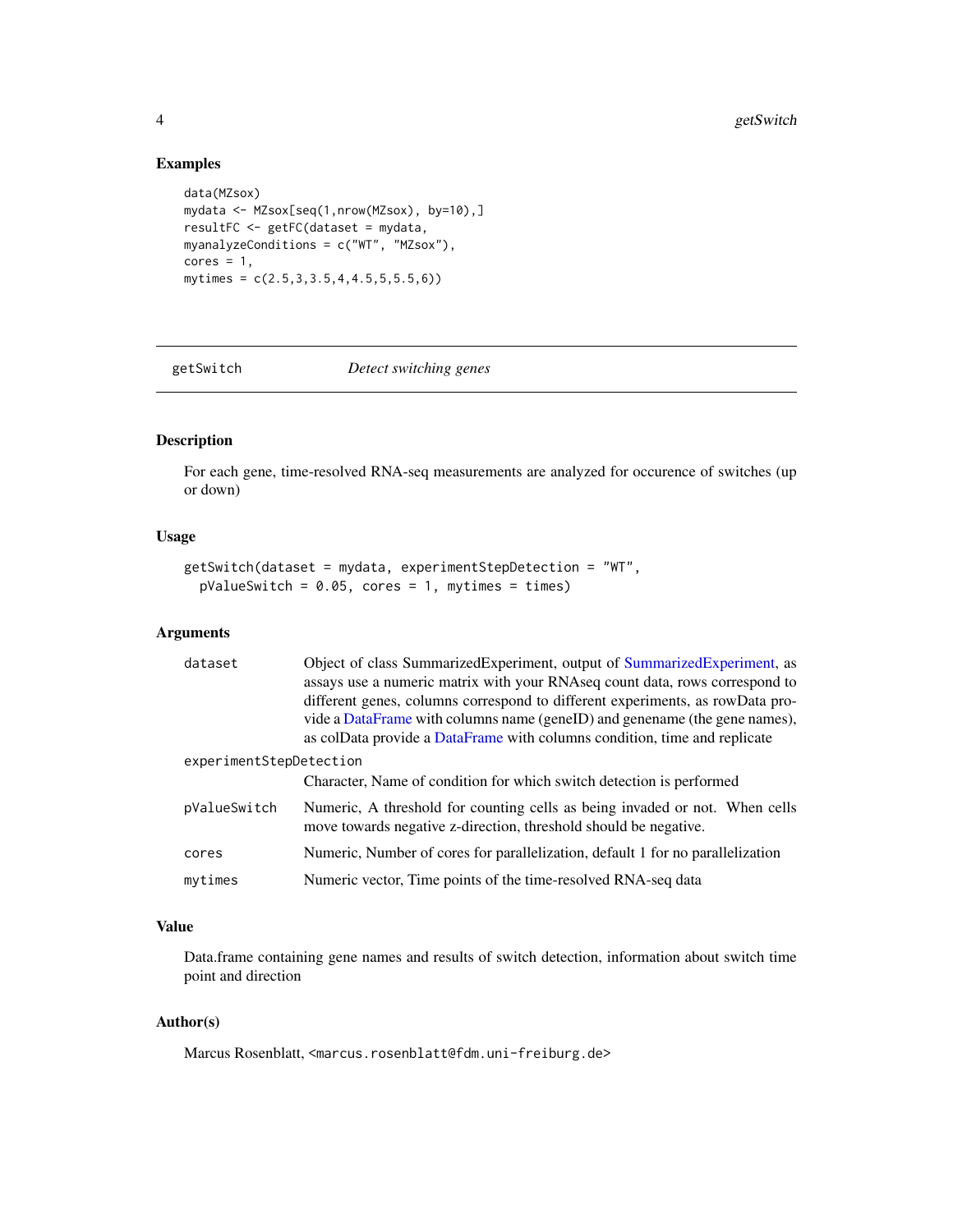#### <span id="page-4-0"></span> $MZ$ sox  $5$

#### Examples

```
data(MZsox)
mydata <- MZsox[seq(1,nrow(MZsox), by=10),]
resultSwitch <- getSwitch(dataset = mydata,
experimentStepDetection = "WT",
cores = 1,mytimes = c(2.5,3,3.5,4,4.5,5,5.5,6))
```
MZsox *Time resolved RNA seq data for early zygotic development of zebra fish.*

#### Description

A dataset containing RNA seq count data for two experimental conditions at 8 different time points including replicates.

#### Usage

**MZsox** 

#### Format

A [SummarizedExperiment](#page-0-0) object with 15775 rows and 40 columns. Arguments rowData and col-Data give covariate information on the count data as follows:

- rowData: name, name of the gene
- rowData: genename, identifier of gene
- colData: condition, name of condition
- colData: time, measurement time in hours post fertilization
- colData: replicate, identifier of replicate

outputGeneTables *Output gene tables*

#### **Description**

Output information on switching genes (up/down) in tabular format (gene identifier/gene name) are created as .txt file and written to the specified working directory. Two of the generated files (gene-Namelist) contain gene lists with gene name for genes that switch up and down respectively. The other two (genelist) contain exactly the same output but with gene identifiers instead of gene names depending on what you prefer for further analysis. Each column corresponds to a combination of switch time point, fold change direction and time point of fold change. All genes for which fold change was detected at the indicated time point and switch was detected at the indicated time point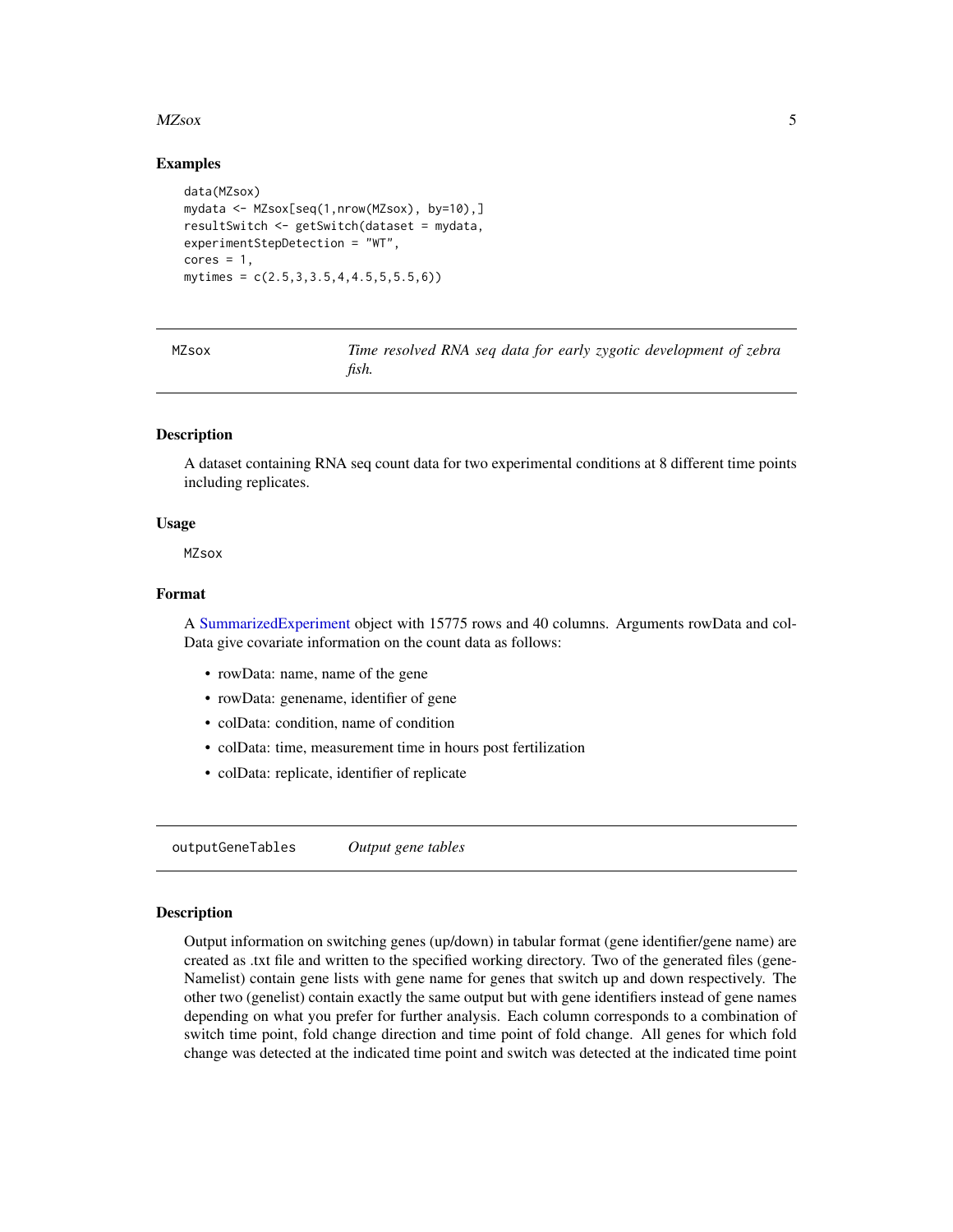are listed in the corresponding column. Note that a single gene may appear multiple times. The fifth .txt file (switchList) contains information on detected switches in a different format. The output consists of table with six columns with each row corresponding to one gene. Detected switches are indicated by 1, -1 and 0 for switch up, switch down and no switch, respectively. If a switch was detected, the column timepoint indicated the corresponding time point of switch detection.

#### Usage

```
outputGeneTables(myresultCombined = resultCombined, mytimes = times,
 myanalyzeConditions = analyzeConditions, mywd = NULL)
```
#### Arguments

myresultCombined

|                     | data.frame, output of combineResults                                                                              |  |  |  |
|---------------------|-------------------------------------------------------------------------------------------------------------------|--|--|--|
| mytimes             | Numeric vector, Time points of the time-resolved RNA-seq data                                                     |  |  |  |
| myanalyzeConditions |                                                                                                                   |  |  |  |
|                     | character vector, the conditions that were analyzed                                                               |  |  |  |
| mywd                | character, working directory to which results will be written, if NULL the cur-<br>rent working directory is used |  |  |  |

#### Value

Working directory where results have been written to

#### Author(s)

Marcus Rosenblatt, <marcus.rosenblatt@fdm.uni-freiburg.de>

#### Examples

```
library(ggplot2)
data(MZsox)
mydata <- MZsox[seq(1,nrow(MZsox), by=10),]
resultFC <- getFC(dataset = mydata,
myanalyzeConditions = c("WT", "MZsox"),
cores = 1,mytimes = c(2.5, 3, 3.5, 4, 4.5, 5, 5.5, 6)resultSwitch <- getSwitch(dataset = mydata,
experimentStepDetection = "WT",
cores = 1,mytimes = c(2.5,3,3.5,4,4.5,5,5.5,6))
resultCombined <- combineResults(resultSwitch, resultFC)
outputGeneTables(resultCombined,
mytimes = c(2.5, 3, 3.5, 4, 4.5, 5, 5.5, 6),
myanalyzeConditions = c("WT", "MZsox"))
```
<span id="page-5-0"></span>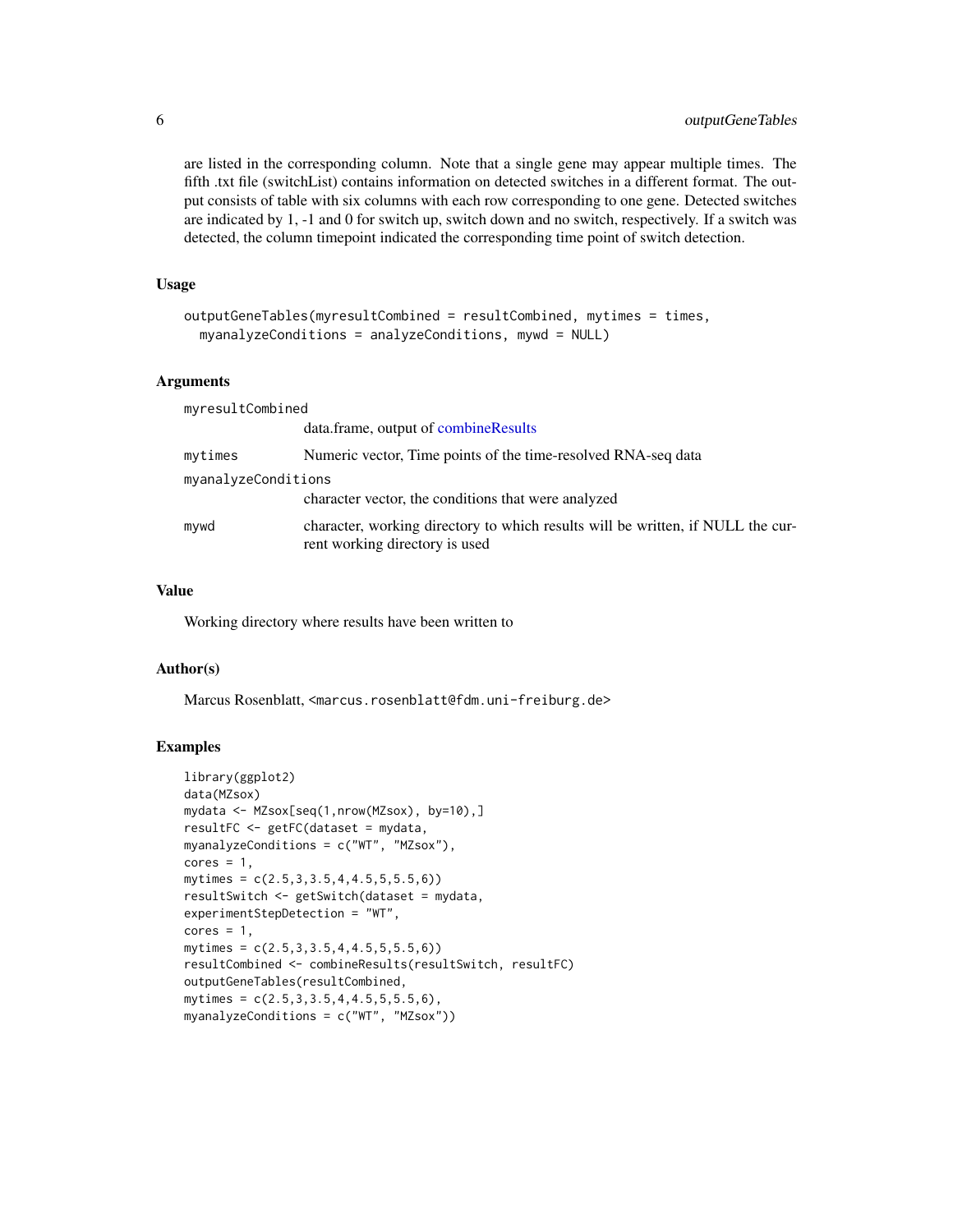#### <span id="page-6-0"></span>Description

Genes are sorted into groups with respect to switch time and time point of fold change detection. For each group, results of wild type and knockdown-condition are compared by means of fisher's exact test to show whether the knocked down gene enhances or suppresses the respective gene group.

#### Usage

```
plotSSGS(myresultCombined = resultCombined, mytimes = times,
 myanalyzeConditions = analyzeConditions)
```
#### Arguments

myresultCombined

data.frame, output of [combineResults](#page-1-1) mytimes Numeric vector, Time points of the time-resolved RNA-seq data myanalyzeConditions

character vector, the conditions that were analyzed

#### Value

SSGS color plot in ggplot format

#### Author(s)

Marcus Rosenblatt, <marcus.rosenblatt@fdm.uni-freiburg.de>

#### Examples

```
library(ggplot2)
data(MZsox)
mydata <- MZsox[seq(1,nrow(MZsox), by=10),]
resultFC <- getFC(dataset = mydata,
myanalyzeConditions = c("WT", "MZsox"),
cores = 1,
mytimes = c(2.5,3,3.5,4,4.5,5,5.5,6))
resultSwitch <- getSwitch(dataset = mydata,
experimentStepDetection = "WT",
cores = 1,mytimes = c(2.5,3,3.5,4,4.5,5,5.5,6))
resultCombined <- combineResults(resultSwitch, resultFC)
plotSSGS(myresultCombined = resultCombined,
mytimes = c(2.5,3,3.5,4,4.5,5,5.5,6),
myanalyzeConditions = c("WT", "MZsox"))
```